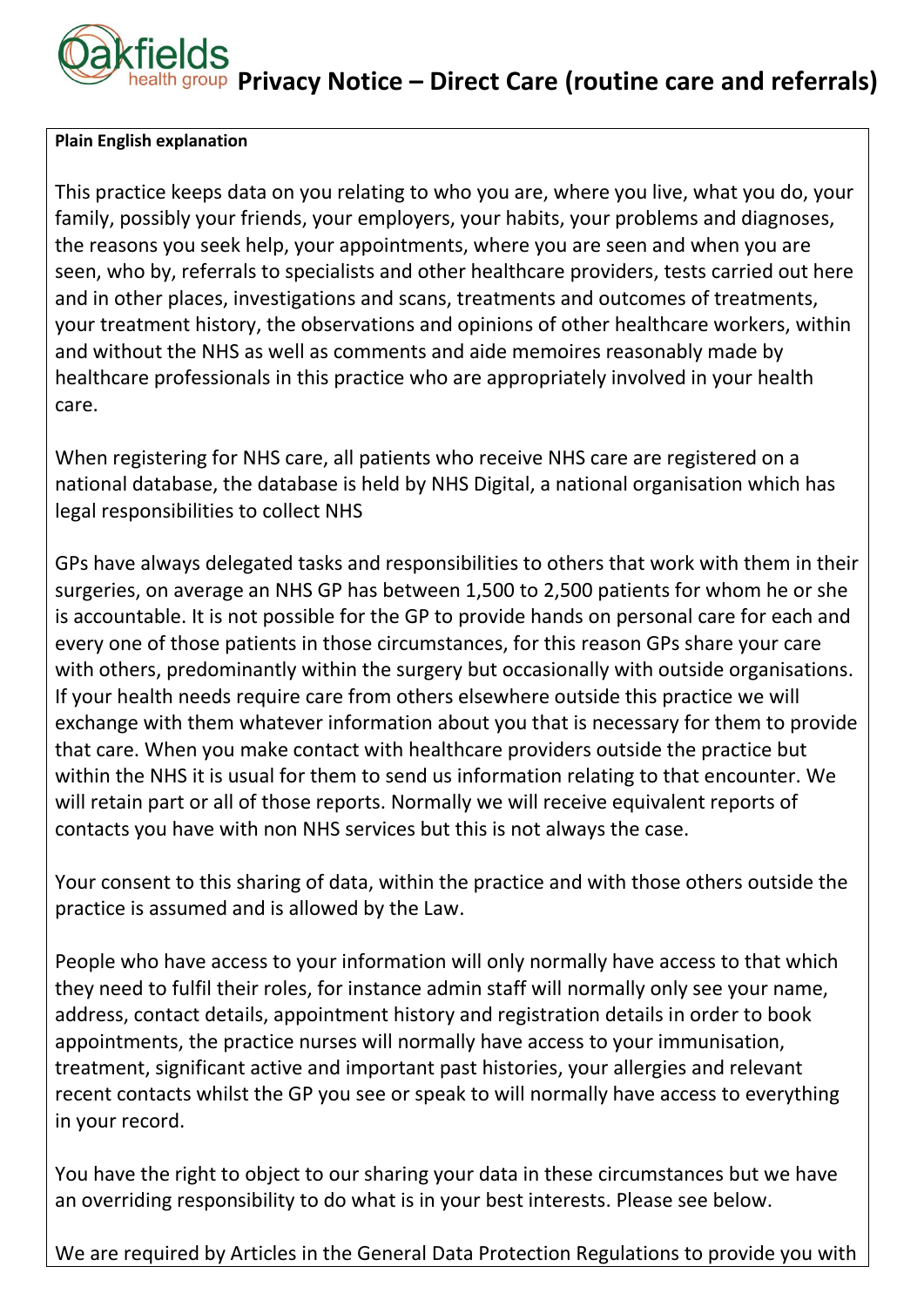

**Pakfields**<br>**Privacy Notice – Direct Care (routine care and referrals)** 

the information in the following 9 subsections.

| 1) Data Controller             | Dr Jon Levick                                                                                                                                            |
|--------------------------------|----------------------------------------------------------------------------------------------------------------------------------------------------------|
|                                | Jonlevick@nhs.net                                                                                                                                        |
|                                | 01207 560206                                                                                                                                             |
|                                |                                                                                                                                                          |
| 2) Data Protection Officer     | <b>Catherine McBride</b>                                                                                                                                 |
|                                | Catherine.mcbride3@nhs.net                                                                                                                               |
|                                | 01207 560206                                                                                                                                             |
|                                |                                                                                                                                                          |
| 3) Purpose of the processing   | Direct Care is care delivered to the individual alone, most of which is<br>provided in the surgery. After a patient agrees to a referral for direct care |
|                                | elsewhere, such as a referral to a specialist in a hospital, necessary and                                                                               |
|                                | relevant information about the patient, their circumstances and their                                                                                    |
|                                | problem will need to be shared with the other healthcare workers, such                                                                                   |
|                                | as specialist, therapists, technicians etc. The information that is shared is                                                                            |
|                                | to enable the other healthcare workers to provide the most appropriate                                                                                   |
|                                | advice, investigations, treatments, therapies and or care.                                                                                               |
|                                |                                                                                                                                                          |
| 4) Lawful basis for processing | The processing of personal data in the delivery of direct care and for                                                                                   |
|                                | providers' administrative purposes in this surgery and in support of                                                                                     |
|                                | direct care elsewhere is supported under the following Article 6 and 9                                                                                   |
|                                | conditions of the GDPR:                                                                                                                                  |
|                                | Article $6(1)(e)$ ' necessary for the performance of a task carried                                                                                      |
|                                |                                                                                                                                                          |
|                                | out in the public interest or in the exercise of official authority'.                                                                                    |
|                                | Article 9(2)(h) 'necessary for the purposes of preventative or                                                                                           |
|                                | occupational medicine for the assessment of the working capacity                                                                                         |
|                                | of the employee, medical diagnosis, the provision of health or                                                                                           |
|                                | social care or treatment or the management of health or social                                                                                           |
|                                | care systems and services"                                                                                                                               |
|                                | We will also recognise your rights established under UK case law                                                                                         |
|                                | collectively known as the "Common Law Duty of Confidentiality"*                                                                                          |
|                                |                                                                                                                                                          |
| 5) Recipient or categories of  | The data will be shared with Health and care professionals and support                                                                                   |
| recipients of the processed    | staff in this surgery and at hospitals, diagnostic and treatment centres                                                                                 |
| data                           | who contribute to your personal care. [if possible list actual named sites                                                                               |
|                                | such as local hospital)(s) name]                                                                                                                         |
| 6) Rights to object            | You have the right to object to some or all the information being                                                                                        |
|                                | processed under Article 21. Please contact the Data Controller or the                                                                                    |
|                                | practice. You should be aware that this is a right to raise an objection,                                                                                |
|                                | that is not the same as having an absolute right to have your wishes                                                                                     |
|                                | granted in every circumstance                                                                                                                            |
| 7) Right to access and correct | You have the right to access the data that is being shared and have any                                                                                  |
|                                | inaccuracies corrected. There is no right to have accurate medical                                                                                       |
|                                | records deleted except when ordered by a court of Law.                                                                                                   |
|                                |                                                                                                                                                          |